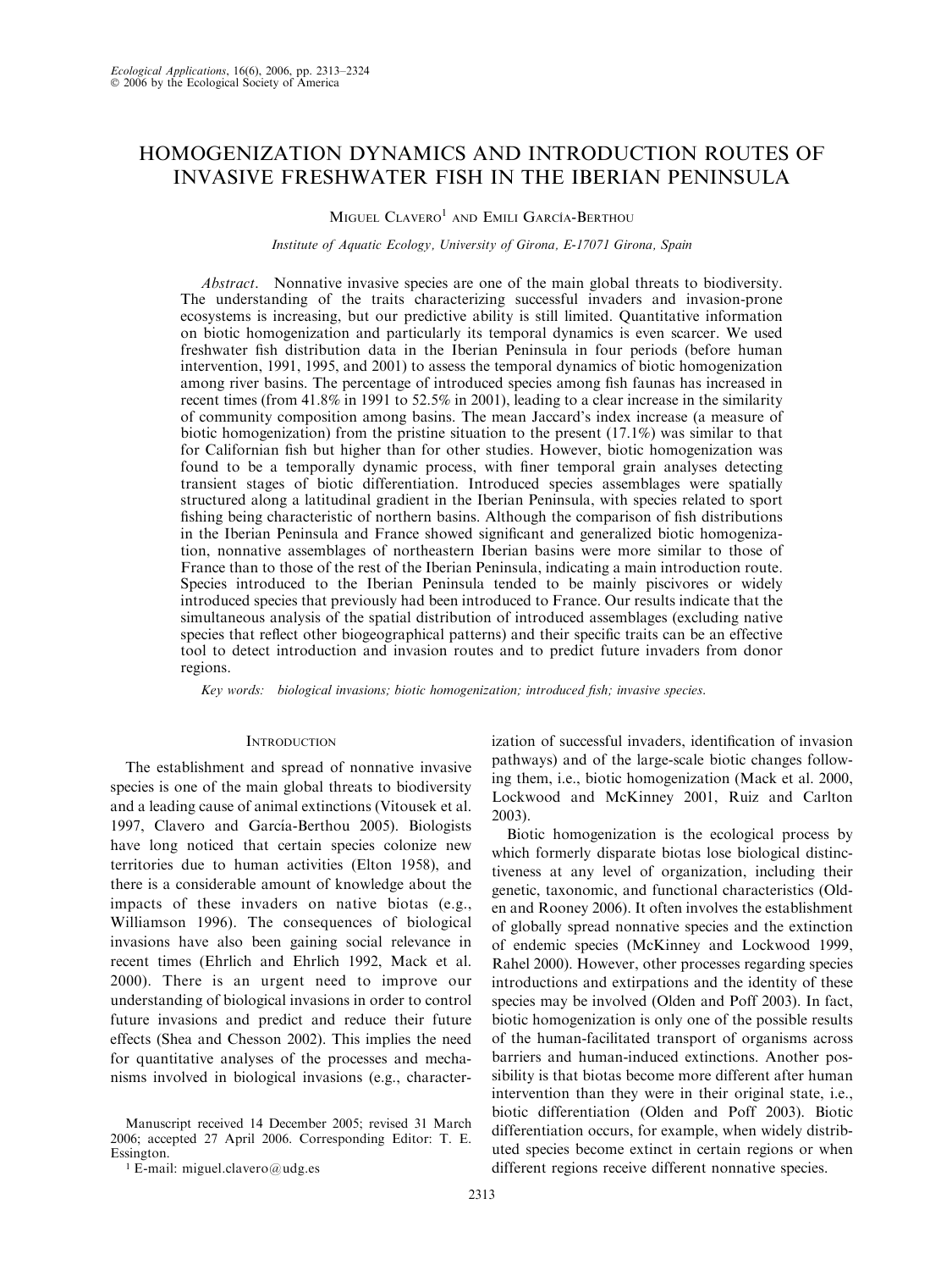

FIG. 1. Map of the 10 Iberian and the 5 French basins from which data on freshwater fish distributions were compiled.

The mechanisms involved in the changes in the similarity of communities over time have been shown to be strongly influenced by the spatial grain of observation (Marchetti et al. 2001, Olden and Poff 2004, Taylor 2004). However, the possible effects of temporal scale of observation on the perception of homogenization dynamics have not yet been quantitatively analyzed (but see discussion in Olden and Poff 2003). Most existing quantitative analyses of homogenization (e.g., Rahel 2000, Taylor 2004) have studied changes in the similarity among regions from the original pristine situation to the present. This results in a comparison of two static photographs of situations that may be separated by long periods, while the temporal dynamics of the homogenization process remain largely unknown. The analysis of these temporal dynamics requires data on species' distributions in intermediate situations. The inclusion of the time scale in homogenization analyses will certainly improve the current knowledge on the functioning of this process.

The identification of main invasion vectors and routes (Ricciardi and MacIsaac 2000, García-Berthou et al. 2005) and the characteristics of successful invaders (Kolar and Lodge 2001, Marchetti et al. 2004b, Alcaraz et al. 2005) are key elements to increase the predictive ability of invasion biology. Taxonomy, human use, and previous history of invasions have been proposed as effective indicators to predict invasion success among freshwater fish (Alcaraz et al. 2005). Nevertheless, these analyses often fail to explicitly consider the spatial configuration of regions under analysis. This is especially important when dealing with strictly freshwater organisms, which are often dependent on human transport, not only to arrive at a certain region, but also to spread among different watersheds within that region. A simultaneous characterization of nonnative species' distribution patterns and human uses might be used to identify introduction routes and possible future invaders. Moreover, accounting for the spatial situation of different subregions (e.g., watersheds) in relation to donor areas would allow more reliable predictions of future invasions, providing information on invaders' identity, predicted place of arrival, and the possible subsequent expansion process.

We analyzed the temporal and spatial dynamics of invasion and biotic homogenization in freshwater fish communities using data from the Iberian Peninsula as a case study. The Iberian native freshwater fish fauna is greatly isolated from that of Central Europe, features a large proportion of endemic species (Doadrio 2001), and is distributed throughout a complex network of drainages that can be grouped in independent regions (e.g., Elvira 1995, Vargas et al. 1998). The introduction of nonnative species is a long-lasting and ongoing process in Iberian freshwaters, constituting one of the most important threats to native fish fauna (García-Berthou and Moreno-Amich 2000, Elvira and Almodóvar 2001, Clavero et al. 2004). In this paper we use the data available on freshwater fish distribution in the Iberian Peninsula (henceforth IP) and France with three main objectives. The first objective is to analyze changes in community similarity under the conceptual framework of Olden and Poff (2003), providing the first quantitative approach to this phenomenon for freshwater fish outside North America. The fact that there have been no basinscale extinctions among nonmigratory freshwater fish in Iberian basins (Clavero et al. 2004) produces an invasion-only scenario to analyze the homogenization process. The second is to assess the effect of time scale on the perception of changes in community similarity, an aspect that has not yet been quantitatively investigated. The third objective is to illustrate that the spatial analysis of assemblages of introduced species permits the identification of introduction routes, and might help to predict and, it is hoped, prevent future invasions.

## **METHODS**

#### Data sources

We compiled information on freshwater fish distribution in the Iberian Peninsula (IP) from three different sources, covering a 10-year period (Doadrio et al. 1991, Elvira 1995, Doadrio 2001). Doadrio (2001) refers to sampling carried out until 2000, and a similar delay between data gathering and publication might be expected for the other sources, but for simplicity we refer to the publication date. For the three dates, we recorded the presence of fish species in each of the 10 Iberian hydrographic units (henceforth simply ''basins'') defined by Elvira (1995) (Fig. 1). Following Copp et al. (2005), introduced species included translocated (species introduced from other basins within the IP) and foreign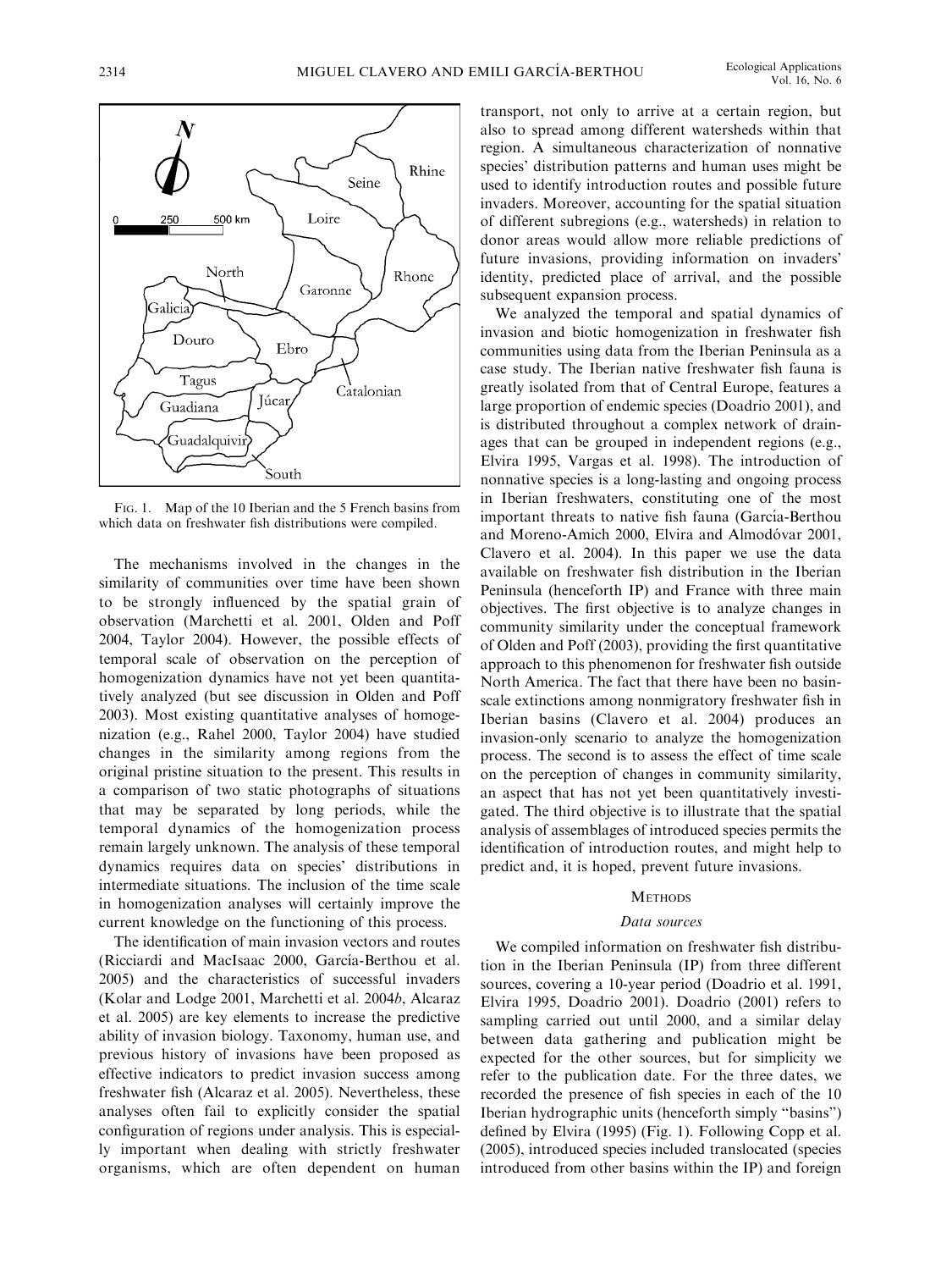species (not native to the IP). To relate the presence of fish species in the IP to that in neighboring European basins, we used the maps provided by Keith and Allardi (2001) to compile the distribution of freshwater fish in continental France. French drainages were grouped in five major basins in which the presence of freshwater species was recorded (Fig. 1). Only resident freshwater species were included in the analyses. Migratory species were not included because the different data sources had heterogeneous criteria for including migratory or estuarine species in freshwater species lists. Moreover, the information available on the distribution of migratory/estuarine species is much more limited than that available for resident species. Mean latitude and longitude of each Iberian basin and of France (whole territory) were calculated as the means of their minimum and maximum values. The distance (in degrees) among all Iberian basin pairs and between each Iberian basin and France was then calculated from mean latitude and longitude values. Date of introduction was recorded for species introduced to the IP (from Elvira and Almodóvar 2001) and France (from Bruslé and Quignard 2001, Keith and Allardi 2001).

Data from Doadrio et al. (1991) derive from an extensive survey covering  $>140$  river stretches, which was complemented with a review of available information. Elvira (1995) is based on Doadrio et al. (1991), but updates it with published and unpublished records. Doadrio (2001) uses these previous works, also compiling information published after 1990 and results from extensive field surveys made from 1995 to 2000 (Ambrosio 2001). Since consecutive data sources are inclusive, it can be assumed that they included the most complete information on fish distribution available at their respective publication date. When a nonnative species was cited in a certain basin both in 1991 and 2001, it was considered to be present there in 1995, even when it was not cited by Elvira (1995) (e.g., carp, Cyprinus carpio, in Galicia basin). Thus, possible homogenization patterns would not be caused by missing species' presence due to different sampling effort. Fish introductions are often unrecorded and detected late by ichthyologists, especially when, as in the IP since the 1960s, they are illegally performed (Elvira and Almodóvar 2001). Moreover, our aim was not absolute quantification but the statistical comparison of spatial and temporal patterns of freshwater fish invasion occurring over large areas.

From the Fishbase database (Froese and Pauly 2006) we recorded for each nonnative fish, the number of countries in which a species had been introduced (as a measure of the species' global invasion success), and, as variables related to the original geographic extent, the number of countries in which the species was native and the mean latitude and latitudinal range occupied. We also classified the different species as ''piscivore,'' "game" (including species used as bait), and "aquarium" (excluding species reported to be used only in public aquariums). These categories were not mutually exclusive (in fact, all piscivores were also game species, though the contrary was not always true). These biological or human use categories are not direct indicators of introduction purposes or vectors (e.g., Marchetti et al. 2004a). However, real introduction vectors are difficult to establish in the IP for different reasons. First, as stated previously, recent introductions occurring in Spain have been illegally performed. Second, some species (e.g., pumpkinseed sunfish, Lepomis gibbosus) were first introduced in Lake Banyoles (Catalonian basin) as early as the 1910s to ''improve'' wild stocks (García-Berthou and Moreno-Amich 2000, Elvira and Almodóvar 2001), and only in the last decades have expanded their ranges to other basins, often for unknown reasons. And third, since each new occurrence of a nonnative species in a certain basin implies an independent introduction event, multiple introduction purposes might be involved for a single species (which is especially hard to detect due to the illegal character of these introductions) (see Marchetti et al. 2006). We therefore used biological traits and general human uses as surrogates of introduction purposes (e.g., the fact that a nonnative species is classified as a piscivore or game fish is related to sport fishing purposes in its introduction and interbasin expansion).

To assess possible relationships between development of sport fishing and nonnative fish occurrence, we recorded the number of fishing licenses per 1000 inhabitants and the total amount of money generated by fishing licenses in each of the 45 continental Spanish provinces during 2002 (MAPA 2003). Since political and hydrological borders do not coincide, these data were not available for basins, so we calculated the mean latitude of each province.

#### Statistical analyses

We calculated the percentage of nonnative species in the IP for each basin and period. The influence of both factors on the percentage of nonnative species was analyzed through a two-way ANOVA without replication. The homogenization process was assessed through changes in similarity (Jaccard's coefficient, expressed as a percentage) among basins (Rahel 2000, Olden and Poff 2003). We calculated the Jaccard's index of similarity for each of the 45 pairwise comparisons of the 10 main Iberian basins in four different periods: original (including only native species), 1991, 1995, and 2001. Homogenization–differentiation was estimated from differences in community similarity (Jaccard's index) of each pair of basins (hereafter  $\Delta CS$ ). We compared present (i.e., 2001) and original situations, but also made the original–1991, 1991–1995, and 1995–2001 comparisons. We plotted  $\Delta CS$  against initial community similarity (original, 1991, or 1995) to relate similarity changes with the two invasion-only scenarios proposed by Olden and Poff (2003).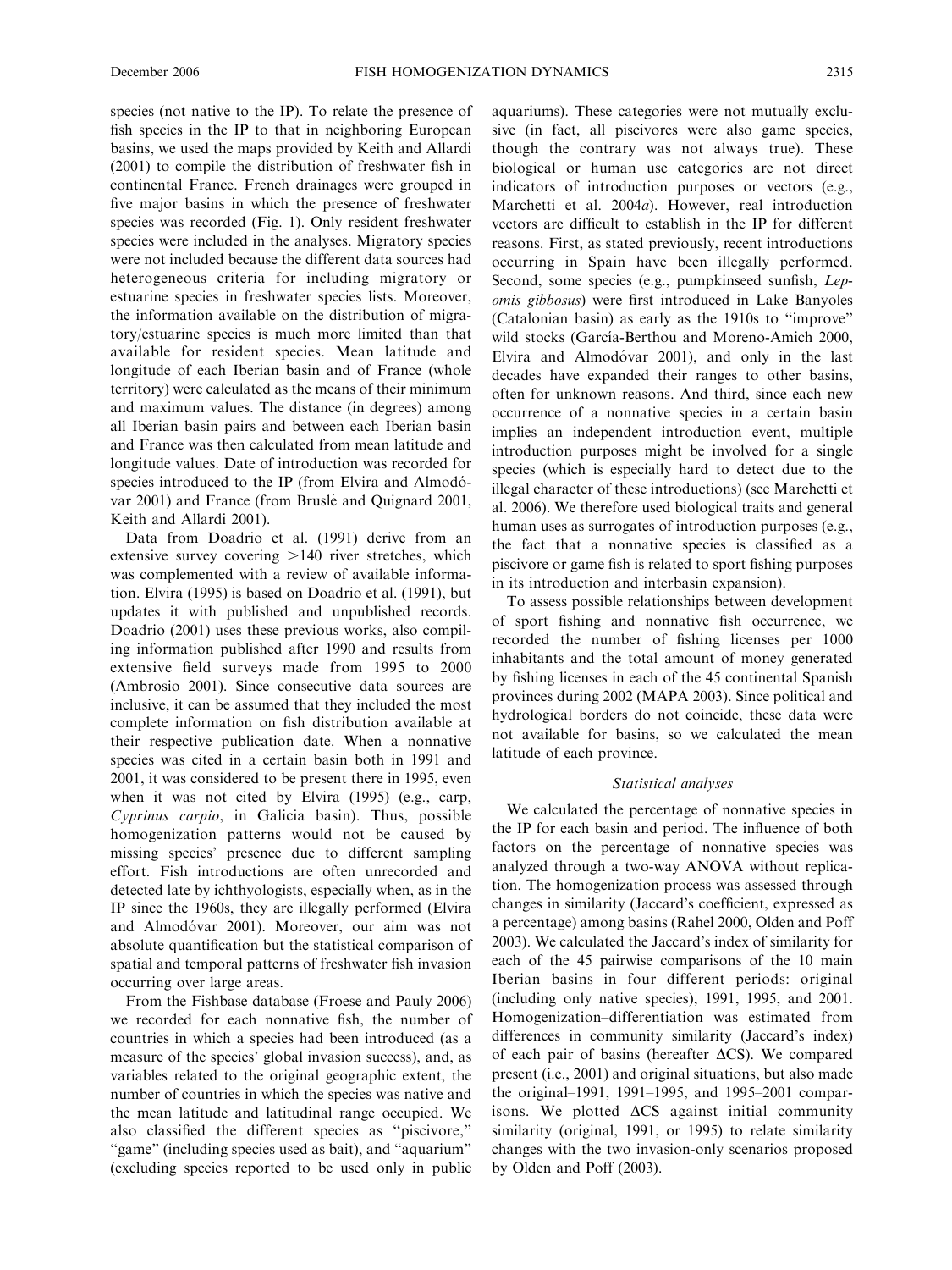|                                  |                         |                              |                |                 | Basin codes      |                  |                  |                  |                   |                  |
|----------------------------------|-------------------------|------------------------------|----------------|-----------------|------------------|------------------|------------------|------------------|-------------------|------------------|
| Origin                           | Common name             | Scientific name              | Code           | Family          |                  |                  |                  |                  | No Ga Do Ta Gn Gr |                  |
| Foreign species                  | Coho salmon             | Oncorhynchus kisutch         | 1              | Salmonidae      | $\mathbf{0}$     | $\mathbf{0}$     | $+$              | $\mathbf{0}$     | $\mathbf{0}$      | $\overline{0}$   |
|                                  | Rainbow trout           | Oncorhynchus mykiss          | $\overline{c}$ | Salmonidae      | $^{+}$           | $^{+}$           | $^{+}$           | $+$              | $\mathbf{0}$      | $^{+}$           |
|                                  | Brook trout             | Salvelinus fontinalis        | 3              | Salmonidae      | $+$              | $\boldsymbol{0}$ | $^{+}$           | $+$              | $\mathbf{0}$      | $\theta$         |
|                                  | Danube salmon           | Hucho hucho                  | 4              | Salmonidae      | $\mathbf{0}$     | $\overline{0}$   | $\ddot{}$        | $\mathbf{0}$     | $\mathbf{0}$      | $\boldsymbol{0}$ |
|                                  | Northern pike           | Esox lucius                  | 5              | Esocidae        | $+$              | $\ddot{}$        | $\ddot{}$        | $\ddot{}$        | $\ddot{}$         | $+$              |
|                                  | Goldfish                | Carassius auratus            | 6              | Cyprinidae      | $^{+}$           | $^{+}$           | $^{+}$           | $^{+}$           | $^{+}$            | $^{+}$           |
|                                  | White bream             | Abramis bjoerkna             | 7              | Cyprinidae      | $\mathbf{0}$     | $\overline{0}$   | $\mathbf{0}$     | $\boldsymbol{0}$ | $\mathbf{0}$      | $\boldsymbol{0}$ |
|                                  | Bleak                   | Alburnus alburnus            | 8              | Cyprinidae      | $^{+}$           | $\mathbf{0}$     | $\boldsymbol{0}$ | $\overline{0}$   | $\mathbf{0}$      | $\boldsymbol{0}$ |
|                                  | Carp                    | Cyprinus carpio              | 9              | Cyprinidae      | $^{+}$           | $^{+}$           | $^{+}$           | $^{+}$           | $^{+}$            | $^{+}$           |
|                                  | Roach                   | Rutilus rutilus              | 10             | Cyprinidae      | $\mathbf{0}$     | $\theta$         | $\theta$         | $\overline{0}$   | $\mathbf{0}$      | $\boldsymbol{0}$ |
|                                  | Rudd                    | Scardinius erythrophthalmus  | 11             | Cyprinidae      | $\mathbf{0}$     | $\overline{0}$   | $\mathbf{0}$     | $\boldsymbol{0}$ | $^{+}$            | $\boldsymbol{0}$ |
|                                  | Mediterranean toothcarp | Aphanius fasciatus           | 12             | Cyprinodontidae | $\boldsymbol{0}$ | $\mathbf{0}$     | $\mathbf{0}$     | $\boldsymbol{0}$ | $\boldsymbol{0}$  | $\boldsymbol{0}$ |
|                                  | Mummichog               | <b>Fundulus</b> heteroclitus | 13             | Fundulidae      | $\mathbf{0}$     | $\theta$         | $\mathbf{0}$     | $\boldsymbol{0}$ | $\ddot{}$         | $^{+}$           |
|                                  | Eastern mosquitofish    | Gambusia holbrooki           | 14             | Poeciliidae     | $\mathbf{0}$     | $\mathbf{0}$     | $^{+}$           | $^{+}$           | $^{+}$            | $^{+}$           |
|                                  | Guppy                   | Poecilia reticulata          | 15             | Poeciliidae     | $\mathbf{0}$     | $\theta$         | $\mathbf{0}$     | $\overline{0}$   | $\mathbf{0}$      | $\boldsymbol{0}$ |
|                                  | Chameleon cichlid       | Herichthys facetum           | 16             | Cichlidae       | $\mathbf{0}$     | $\mathbf{0}$     | $\mathbf{0}$     | $\boldsymbol{0}$ | $\ddot{}$         | $\boldsymbol{0}$ |
|                                  | Pumpkinseed sunfish     | Lepomis gibbosus             | 17             | Centrarchidae   | $\mathbf{0}$     | $\mathbf{0}$     | $\ddot{}$        | $\ddot{}$        | $+$               | $^{+}$           |
|                                  | Largemouth bass         | Micropterus salmoides        | 18             | Centrarchidae   | $^{+}$           | $^{+}$           | $^{+}$           | $^{+}$           | $+$               | $^{+}$           |
|                                  | Perch                   | Perca fluviatilis            | 19             | Percidae        | $\mathbf{0}$     | $\overline{0}$   | $\mathbf{0}$     | $\mathbf{0}$     | $\mathbf{0}$      | $\overline{0}$   |
|                                  | Zander                  | Sander lucioperca            | 20             | Percidae        | $\mathbf{0}$     | $\overline{0}$   | $\ddot{}$        | $\ddot{}$        | $\mathbf{0}$      | $\boldsymbol{0}$ |
|                                  | <b>Black bullhead</b>   | Ameiurus melas               | 21             | Ictaluridae     | 0                | $\overline{0}$   | $\boldsymbol{0}$ | $\overline{+}$   | $\mathbf{0}$      | $\boldsymbol{0}$ |
|                                  | Channel catfish         | Ictalurus punctatus          | 22             | Ictaluridae     | $\mathbf{0}$     | $\overline{0}$   | $\mathbf{0}$     | $\mathbf{0}$     | $\mathbf{0}$      | $\mathbf{0}$     |
|                                  | European catfish        | Silurus glanis               | 23             | Siluridae       | $\theta$         | $\theta$         | $\theta$         | $\ddot{}$        | $\theta$          | $\mathbf{0}$     |
| Translocated species Brown trout |                         | Salmo trutta                 | 24             | Salmonidae      | N                | N                | N                | N                | $^{+}$            | N                |
|                                  | Ebro barbel             | Barbus graellsii             | 25             | Cyprinidae      | N                | $\mathbf{0}$     | $\mathbf{0}$     | $\mathbf{0}$     | $\mathbf{0}$      | $\boldsymbol{0}$ |
|                                  | Tagus nase              | Chondrostoma polylepis       | 26             | Cyprinidae      | $\boldsymbol{0}$ | $\mathbf{0}$     | $\mathbf{0}$     | N                | $\mathbf{0}$      | $\boldsymbol{0}$ |
|                                  | Ebro nase               | Chondrostoma miegii          | 27             | Cyprinidae      | N                | $\overline{0}$   | $\mathbf{0}$     | $\ddot{}$        | $\mathbf{0}$      | $\boldsymbol{0}$ |
|                                  | Bermejuela nase         | Chondrostoma arcasii         | 28             | Cyprinidae      | $\boldsymbol{0}$ | N                | N                | N                | $+$               | $\boldsymbol{0}$ |
|                                  | Iberian gudgeon         | Gobio lozanoi                | 29             | Cyprinidae      | N                | $+$              | $^{+}$           | $^{+}$           | $^{+}$            | $^{+}$           |
|                                  | Minnow                  | Phoxinus phoxinus            | 30             | Cyprinidae      | $\mathbf{0}$     | N                | $+$              | $\mathbf{0}$     | $\mathbf{0}$      | $\mathbf{0}$     |
|                                  | Calandino chub          | Squalius alburnoides         | 31             | Cyprinidae      | $\mathbf{0}$     | $\Omega$         | N                | N                | N                 | N                |
|                                  | Iberian loach           | Cobitis paludica             | 32             | Cobitidae       | $^+$             | $^{+}$           | N                | N                | N                 | N                |
|                                  | Stone loach             | Barbatula barbatula          | 33             | Balitoridae     | N                | $\theta$         | $\ddot{}$        | $\theta$         | $\theta$          | $\theta$         |
|                                  |                         |                              |                |                 |                  |                  |                  |                  |                   |                  |

TABLE 1. Distribution of introduced freshwater species in the Iberian Peninsula.

Notes: Data are from Doadrio (2001) and Elvira and Almodóvar (2001). Basin codes: No, North; Ga, Galicia; Do, Douro; Ta, Tagus; Gn, Guadiana; Gr, Guadalquivir; So, South; Ju, Júcar; Eb, Ebro; Ca, Catalonian. A "+" symbol denotes presence as nonnative species, while "N" denotes presence as native; 0 in cells simply means there are no data for that cell. The date of introduction is from Elvira and Almodóvar (2001). First recording basin is also shown (n.a., not available). Status in France: I, introduced; N, native; T, translocated native species; Abs, absent (from Keith and Allardi 2001).

Changes in the relationship between distance between pairs of basins and their similarity were assessed through one-way ANCOVA, using ''distance'' as covariate and "period" as factor. Homogeneity-of-slopes ANCOVA design was used to test changes in the slope of the distance–similarity relationship, through the significance of the interaction term (García-Berthou 2001). We also assessed the similarity changes between Iberian and French basins, comparing data from 2001 (including nonnatives) and the original fish distribution (i.e., with only natives). For these two periods we also analyzed the number of species shared by each Iberian basin and France (pooling data for the five French basins). The change in mean similarity between Iberian and French basins and the change in fish species shared between France and Iberian basins was analyzed using ANCO-VA with distance as the covariate.

Correspondence analysis (CA) was used to summarize information on nonnative species distribution in Iberian basins in 2001 (Table 1). CA is similar to principal component analysis but performs better with matrices of abundance or presence data with many zeros, and is therefore preferred for community ecology (Jongman et al. 1995). The first axes (dimensions) produced by the CA explain most of the variation in the original data, with close scores in the CA plot corresponding to similar entities (either species or basins). The possible relationships between CA axes and variables characterizing fish species and basins were studied through correlation analysis and one-way ANOVAs.

In order to detect possible introduction routes among French and Iberian basins, a cluster analysis was performed on the distribution of those species that are recorded as nonnatives in the IP. Jaccard's index of similarity and average linkage were used in this analysis. To analyze the main characteristics of the nonnative species present in France and IP we made three groups of species: (1) species recorded only in France; (2) species recorded only in IP; and (3) species recorded in both regions. Differences among the three groups were analyzed by one-way ANOVAs for continuous variables and independence tests (G statistics with exact tests) for categorical variables.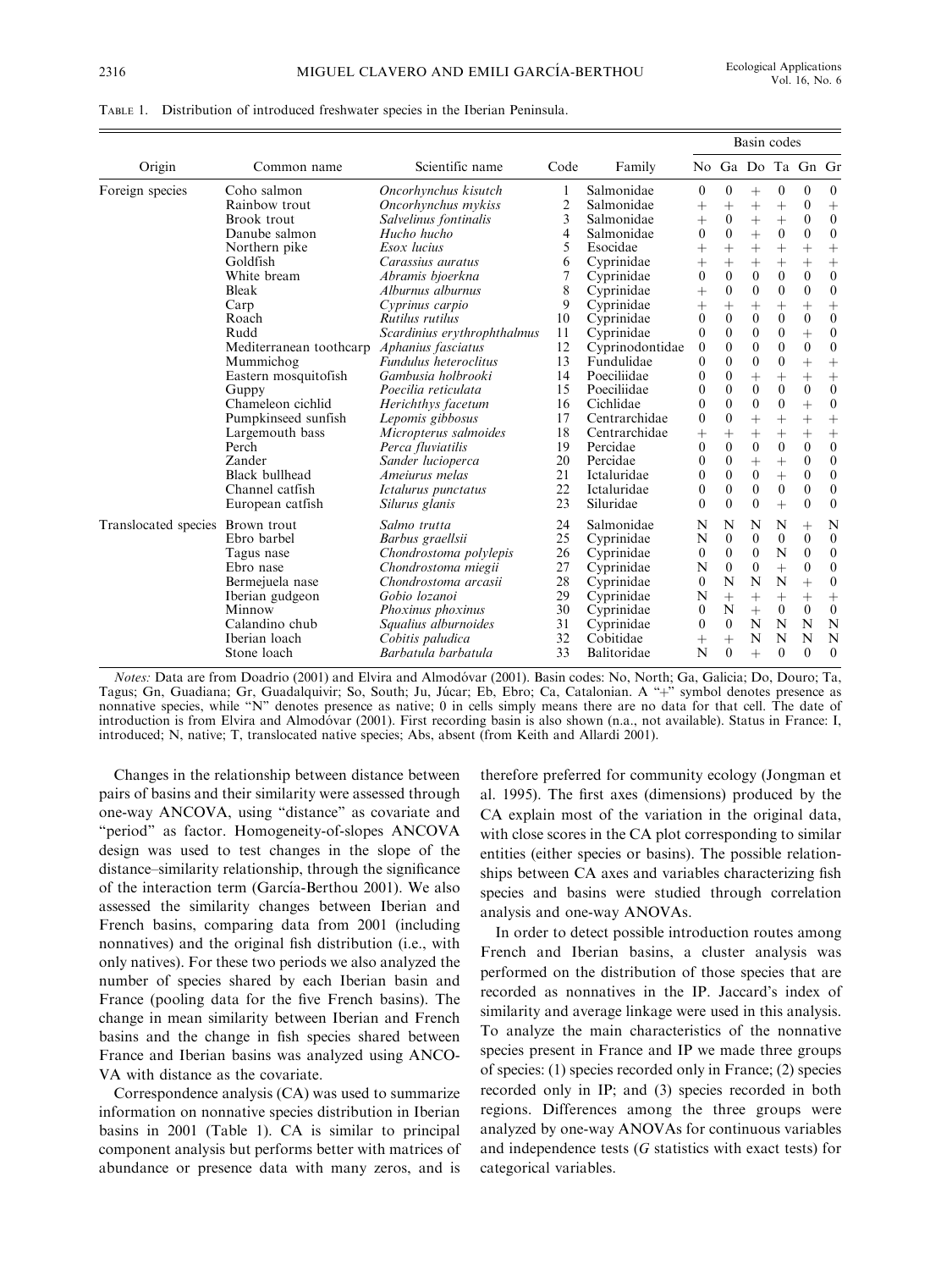TABLE 1. Extended.

| Basin codes      |                  |                  |                  | Date of      | First       | Status in |
|------------------|------------------|------------------|------------------|--------------|-------------|-----------|
| So               | Ju               | Eb               | Ca               | introduction | recorded in | France    |
| $\boldsymbol{0}$ | $\overline{0}$   | $\mathbf{0}$     | $\overline{0}$   | 1983         | Do          | I         |
|                  | $^{+}$           | $^{+}$           | $^{+}$           | 1890         | n.a.        | I         |
| $_{0}^{+}$       | $\overline{0}$   | $^{+}$           | $\overline{0}$   | 1890         | n.a.        | I         |
| $\overline{0}$   | $\mathbf{0}$     | $\mathbf{0}$     | $\overline{0}$   | 1968         | Do          | I         |
| $^{+}$           | $^{+}$           | $^{+}$           | $^{+}$           | 1949         | n.a.        | N(T)      |
| $^{+}$           | $^{+}$           | $^{+}$           | $^{+}$           | 1650         | n.a.        | I         |
| $^{+}$           | $^{+}$           | $\boldsymbol{0}$ | $\mathbf{0}$     | 1995         | Eb          | N         |
| $\overline{0}$   | $\ddot{}$        | $^{+}$           | $\mathbf{0}$     | 1992         | Eb          | N         |
| $^{+}$           | $^{+}$           | $^{+}$           | $^{+}$           | 1650         | n.a.        | I         |
| $\mathbf{0}$     | $\mathbf{0}$     | $^{+}$           | $^{+}$           | 1910         | Ca          | N         |
| $\boldsymbol{0}$ | $\mathbf{0}$     | $^{+}$           | $^{+}$           | 1910         | Ca          | N         |
| $\overline{0}$   | $\mathbf{0}$     | $\ddag$          | $\mathbf{0}$     | 1997         | Eb          | Abs       |
| $\overline{0}$   | $\mathbf{0}$     | $\boldsymbol{0}$ | $\overline{0}$   | 1970         | Gr          | Abs       |
| $^{+}$           | $^{+}$           | $^{+}$           | $^{+}$           | 1921         | n.a.        | I         |
| $\overline{0}$   | $\ddot{}$        | $\boldsymbol{0}$ | $\boldsymbol{0}$ | 2000         | Ju          | Abs       |
| $^{+}$           | $\boldsymbol{0}$ | $\boldsymbol{0}$ | $\boldsymbol{0}$ | 1985         | Gn          | Abs       |
| $\overline{0}$   | $^{+}$           | $^{+}$           | $^{+}$           | 1910         | Ca          | I         |
| $^{+}$           | $^{+}$           | $^{+}$           | $\ddot{}$        | 1955         | n.a.        | I         |
| $\overline{0}$   | $\boldsymbol{0}$ | $^{+}$           | $^{+}$           | 1970         | Ca          | N(T)      |
| $\overline{0}$   | $^{+}$           | $^{+}$           | $\overline{0}$   | 1974         | Ca          | I         |
| $\overline{0}$   | $^{+}$           | $^{+}$           | $^+$             | 1910         | Ca          | Ī         |
| $\overline{0}$   | $\overline{0}$   | $^{+}$           | $\mathbf{0}$     | 1995         | Eb          | Abs       |
| $\overline{0}$   | $\overline{0}$   | $^{+}$           | $\overline{0}$   | 1974         | Eb          | I         |
| N                | N                | N                | N                |              |             |           |
| $\boldsymbol{0}$ | $\mathbf{0}$     | N                | $^{+}$           |              |             |           |
| $^{+}$           | $^{+}$           | $\mathbf{0}$     | $\mathbf{0}$     |              |             |           |
| $\overline{0}$   | $\mathbf{0}$     | N                | $^{+}$           |              |             |           |
| $\overline{0}$   | N                | N                | N                |              |             |           |
| $^{+}$           | $^{+}$           | N                | $^{+}$           |              |             |           |
| $\overline{0}$   | $\theta$         | N                | N                |              |             |           |
| $\overline{0}$   | $^{+}$           | $\mathbf{0}$     | $\mathbf{0}$     |              |             |           |
| $\overline{0}$   | N                | N                | $^{+}$           |              |             |           |
| $\mathbf{0}$     | $\mathbf{0}$     | N                | $\mathbf{0}$     |              |             |           |

Quantitative variables were  $log_{10}$  or  $log_{10}(x + 1)$ transformed prior to analysis because assumptions of parametric statistics were improved. All statistical analyses were computed with SPSS version 11.5 (SPSS 2002).

#### **RESULTS**

#### Invasion and homogenization dynamics

For a total of 60 nonmigratory freshwater fish species recorded in the IP, 23 (38.3%) were of foreign origin, while 10 others were Iberian species that had been translocated to basins where they were not native (Table 1). There was a highly significant relationship between the numbers of native and introduced foreign species present in the basins ( $r = 0.90$ ,  $n = 10$ ,  $P < 0.001$ ), while no relationship was observed between the numbers of native and translocated species ( $r = -0.36$ ,  $n = 10$ ,  $P =$ 0.31). There was a strong negative relationship between the date of introduction of foreign species and the number of basins where they are present (Spearman's  $r_s$ )  $=$  -0.73,  $n = 23$ ,  $P < 0.001$ ). This relationship shows that once a species has been introduced to the IP it tends to expand its range through introductions to new basins.

The percentage of introduced species in Iberian basins was significantly influenced both by the "period" ( $F_{2,18}$  = 18.8,  $P < 0.001$ ) and "basin" ( $F_{9,18} = 10.6$ ,  $P < 0.001$ ) factors. In the 10-year period running from 1991 to 2001, the mean percentage of introduced species increased from 41.8% (range 23.1–54.5%) to 52.5% (range 44.4–58.8%) (Fig. 2). In 2001, 7 out of the 10 basins had more nonnative than native species and in three of them the percentage of nonnatives was  $>58\%$ . The minimum percentage of introduced species recorded in 2001 was higher than the mean value observed in



FIG. 2. Variation of the percentage of introduced species in Iberian basins between 1991 and 2001. In the graph, lines represent the variation in each basin, while the bold line and open circles represent the mean  $(\pm s)$ .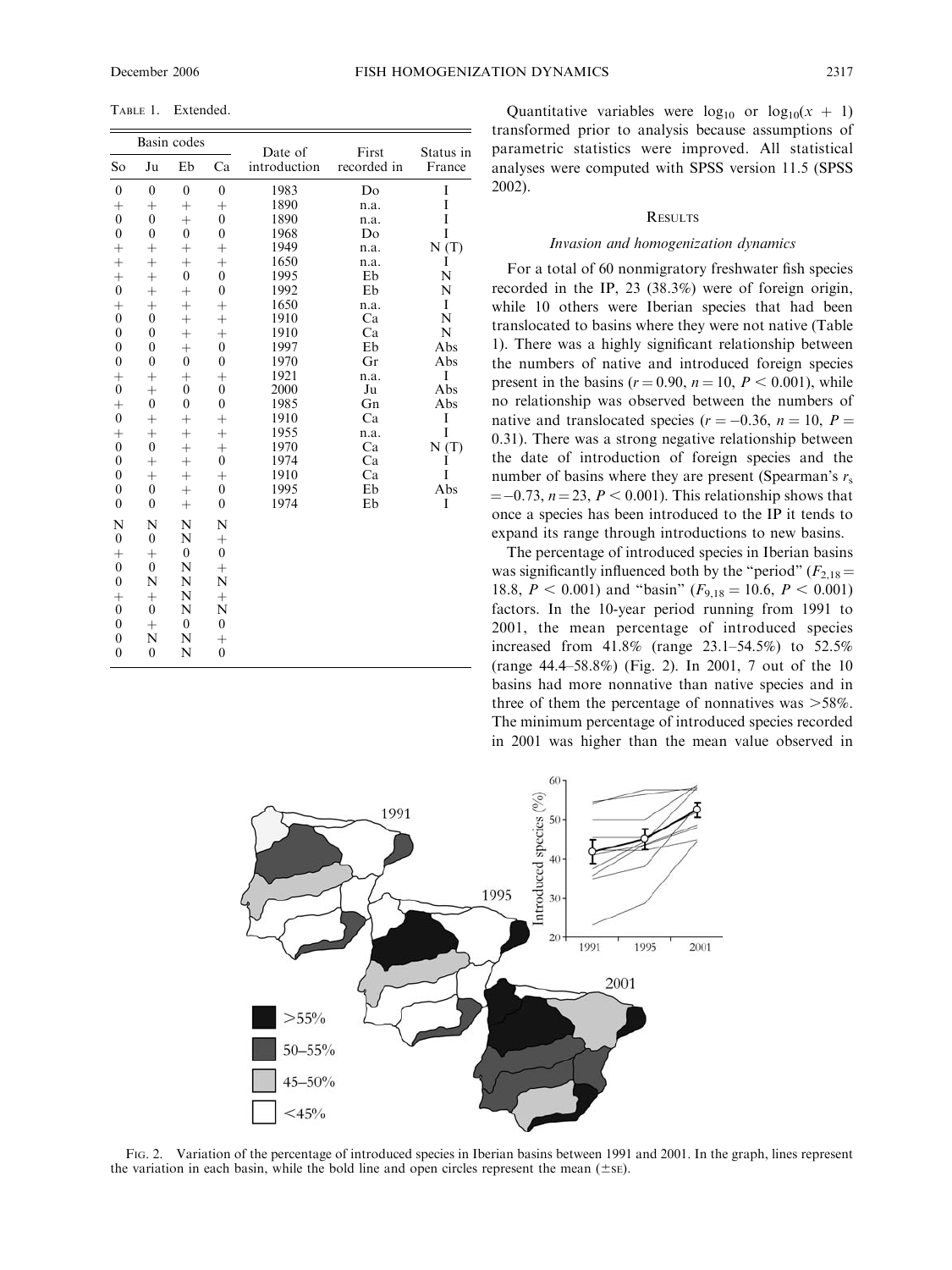

FIG. 3. Changes in similarity of freshwater fish fauna among 45 pairwise comparisons of 10 Iberian basins in relation to their original similarity values (following Olden and Poff 2004). Changes are shown between the original situation and that of 2001 (A) and for intermediate time periods (B, C, and D).

1991. The total number of introduced species in Iberian basins increased from 16 in 1991, to 22 in 1995, and 33 in 2001. In the same 10-year period (1991–2001), the sum of records of the different nonnative species in the 10 basins increased from 80 to 119, exceeding the sum of records for native species (111).

The addition of nonnative species in Iberian basins has led to a clear homogenization of fish faunas (Fig. 3A). In the three periods analyzed, the Iberian basins had on average over 10% more species in common than in the original situation. However, this increase in faunal similarity was not gradual in time. In fact, the addition of 6 new species in 1995 resulted on average in a small reduction in similarity (i.e., differentiation) of Iberian fish faunas (Fig. 3C). With 11 new introduced species found in 2001, there was a wide range of responses among basins (Fig. 3D), including differentiation through recent additions of locally distributed species, and homogenization due to geographic spread of previously established species. In 1991, most introduced species were widely distributed, occupying a mean of 5.0 basins in the IP. In the following years the number of basins occupied per introduced species was reduced to 4.0 basins in 1995 and 3.6 basins in 2001. However, the 16 introduced species recorded in 1991 had expanded their distribution in 2001 to occupy 5.6 basins on average.

As expected, there was a clear negative relationship in geographical distance between basins and their faunal similarity. The slopes of this relation were not statistically different among periods (period  $\times$  distance,  $F_{3, 172}$ )  $= 0.41, P = 0.75$ , and once this interaction term had been removed from the model, both period ( $F_{3,175}$  = 18.3,  $P < 0.001$ ) and distance ( $F_{1, 175} = 63.2, P < 0.001$ ) strongly influenced basin similarities.

#### Introduction routes and prediction of future invasions

Assemblages of introduced fish species within the IP were not homogeneous by 2001. A latitudinal gradient in the composition of assemblages was detected by means of the CA, with northern basins having significantly higher scores on the first CA axis ( $r = 0.70$ ,  $n = 10$ ,  $P = 0.02$ ) (Fig. 4). Characteristic species in southern basins included two American species (chameleon cichlid, Herichthys facetum and mummichog, Fundulus heteroclitus), and two translocated species widely distributed throughout the IP (brown trout, Salmo trutta and bermejuela nase, Chondrostoma arcasii). Northern basins were mainly characterized by the presence of several European species and large piscivores (e.g., European catfish, Silurus glanis and perch, Perca fluviatilis). Introduced species having more northern ranges also tended to have higher scores on the first CA axis ( $r = 0.31$ ,  $n = 31$ ,  $P = 0.08$ ). The latitudinal gradient in introduced assemblages' composition was also related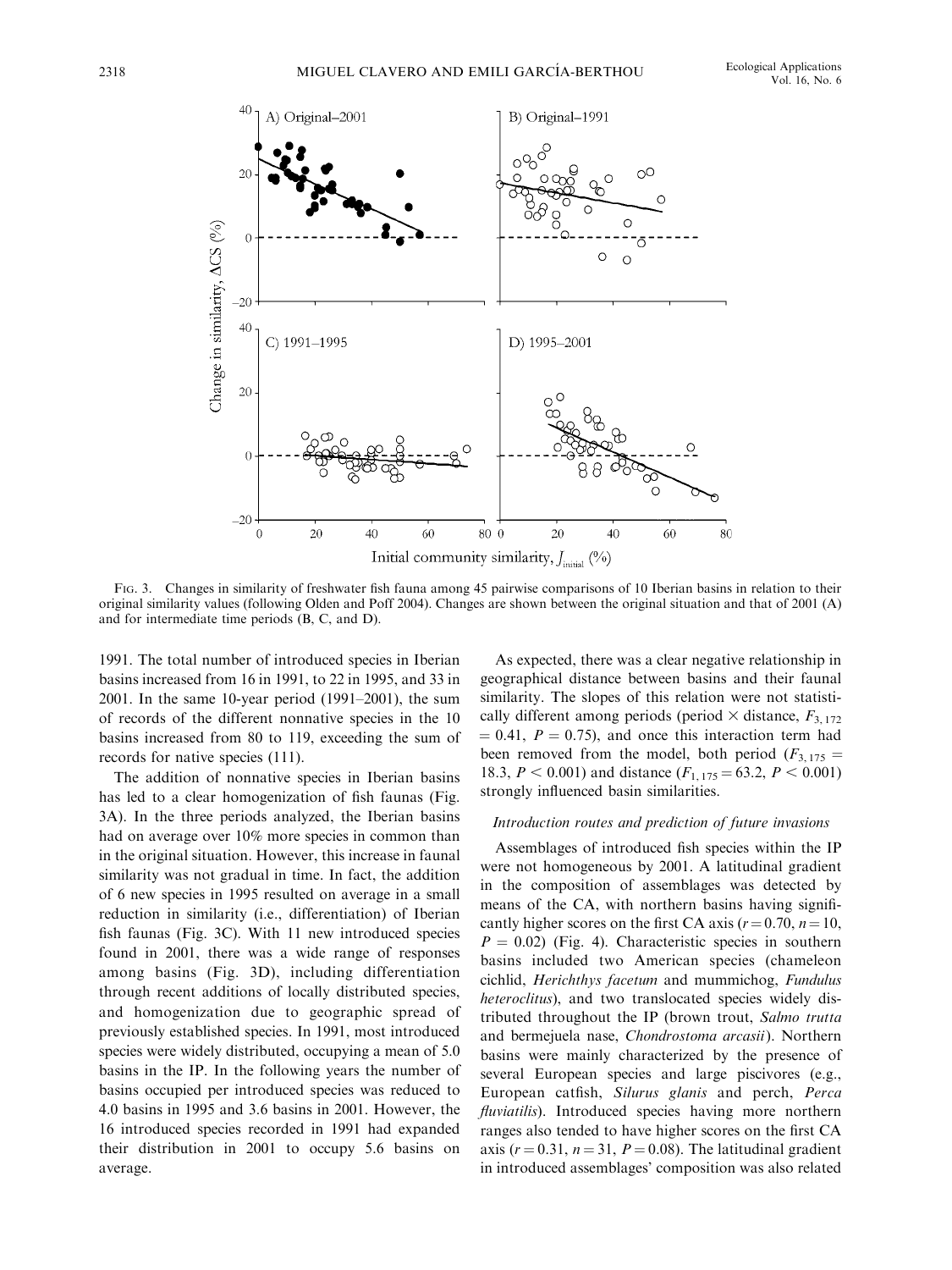

FIG. 4. Results of the correspondence analysis (CA) on the distribution of introduced freshwater fish species in Iberian basins: (A) basin scores; (B) species scores (codes are given in Table 1); (C) relation between mean latitude and scores on the first axis of the CA for the analyzed basins; and (D) mean  $(\pm s_{\rm E})$  scores on the first axis of the CA of game and nongame introduced species in Iberian basins.

to the use of introduced species in sport fishing, since game species had significantly higher scores along the latitudinal gradient defined by the first CA axis (i.e., were characteristic of northern basins) ( $F_{1,31} = 7.2$ ,  $P =$ 0.01). This relationship between latitude and sport fishing was also shown by the significant correlation between the amount of money spent on fishing licenses in Spanish provinces and their mean latitude ( $r = 0.53$ , n  $=$  44,  $P < 0.001$ ). The second CA axis was mainly related to some introductions unique to the Douro River basin, including two salmonids and two translocated Iberian species (Fig. 4).

Between the original pristine situation and that recorded by 2001 there was a mean increase of 11.5% in Jaccard's coefficient between Iberian and French basins, an increase which is similar to that observed among Iberian basins. The similarity between a particular Iberian basin and the French ones depended significantly on the distance to France, both in the original and 2001 faunas (Fig. 5A). The slope of this relationship did not vary with time (period  $\times$  distance,  $F_{1,16} = 0.02$ ,  $P = 0.89$ ), and there was a clear increase in the similarity of the Iberian and French basins in 2001 compared to the original situation (ANCOVA,  $F_{1,17} =$ 35.7,  $P < 0.001$ ). The situation was somehow different when the number of species shared with France was

considered. The slope of the relationship between this variable and distance to France was different between the original situation and 2001 (Fig. 5B), although significance was marginal (period  $\times$  distance,  $F_{1,16} = 3.3$ ,  $P = 0.08$ ). This result means that until 2001, Iberian basins located nearer to France received more nonnative fish species coming from this country than basins located far from it. Cluster analysis demonstrated that the nonnative fish assemblages of northeastern Iberian basins (i.e., Ebro and Catalonia) were more similar to those in French basins than to nonnative fish assemblages in other Iberian basins (Fig. 5C), also highlighting an introduction route of fish species in the IP, from central Europe to northeastern Iberia. In fact, of the 16 introduced species for which first record location data were available, 11 were first cited in northeastern Iberian basins (Table 1).

There was a highly significant association between the presence of a nonnative species in the IP and its presence also as nonnative in France ( $G = 26.9$ , df = 2, exact  $P <$ 0.001). Despite the fact that France had more native (33) than introduced (28) species, 12 of the 23 introduced species recorded in the IP in 2001, as well as 3 recent introductions (see Table 2), were also species introduced to France. All introduced species were first introduced in France and later in the IP, with the exception of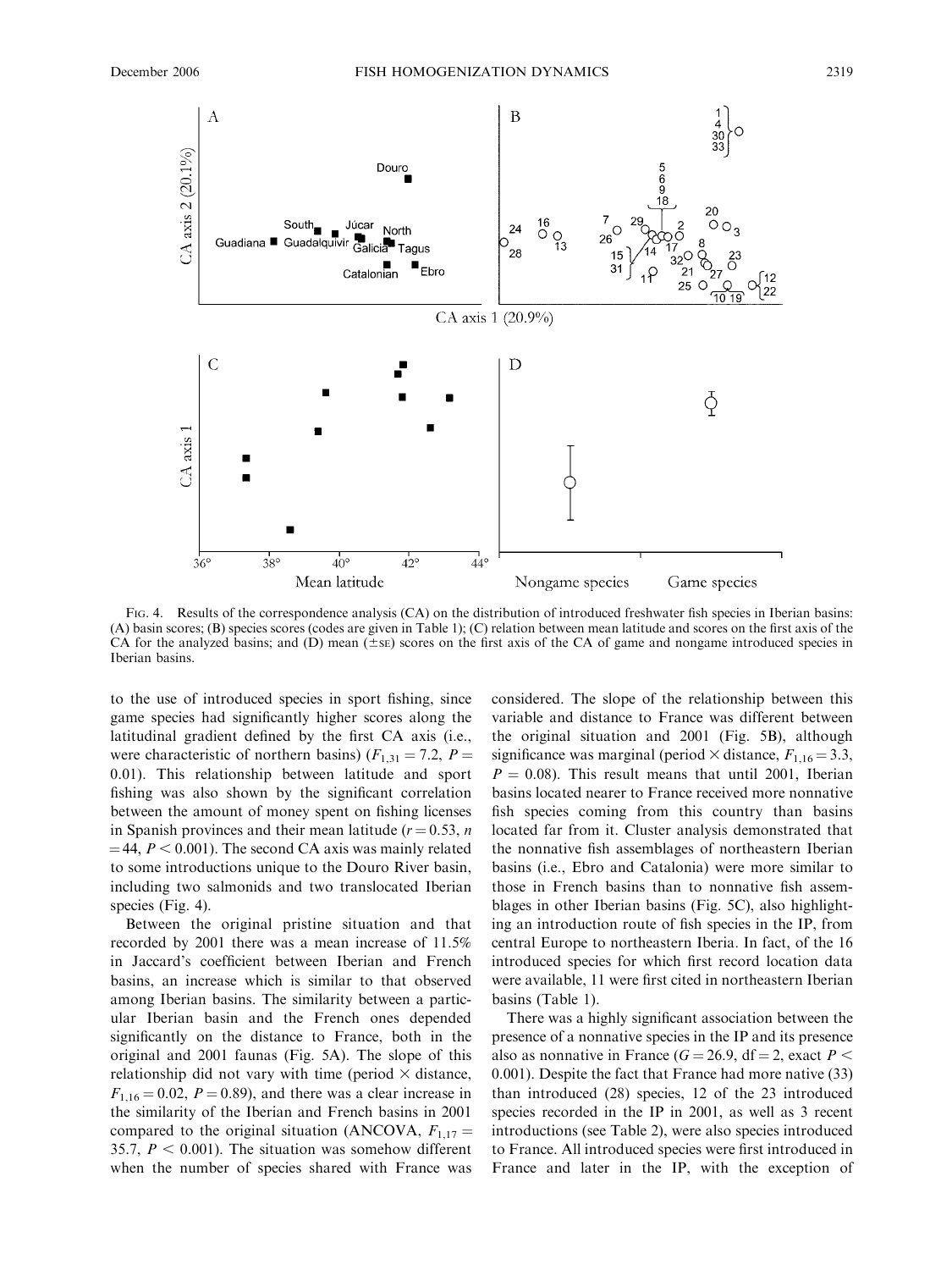

FIG. 5. Relationship between the distance to France of the 10 Iberian basins and: (A) their mean similarity (Jaccard's coefficient) with French basins in the original situation, i.e., considering only native species, (solid circles, solid line) and in 2001 (open circles, dotted line); (B) the number of fish species shared with French basins in the original situation (solid circles, solid line) and in 2001 (open circles, dotted line). (C) Cluster analysis (Jaccard's index and average linkage) of Iberian and French basins considering the presence of nonnative species recorded in the Iberian Peninsula. French basins are shown in boldface type. The distances in panel C are rescaled from the original similarities to fall into the range of 1 to 25; the ratio of these rescaled distances within the dendrogram is the same as that of the original similarities.

mosquitofish (Gambusia holbrooki), which was simultaneously introduced to both areas (Fig. 6). Even without considering ancient introductions (i.e., pre-1800s, see Table 1), there was a positive regression between the date of introduction to France and that to IP ( $R^2 = 0.48$ ,  $P < 0.01$ ). The slope of this relationship ( $b = 0.69 \pm 0.2$ [mean  $\pm$  se]) was significantly smaller than 1 ( $t_{11} = 4.35$ ,  $P < 0.001$ ), showing that there has been a historical reduction in the time lag between a species' introduction to France and its subsequent introduction to IP. Regarding species introduced to the IP, France, or both areas, there was a significant overrepresentation of piscivore species among species present in both areas  $(G = 11.0, df = 2, exact P = 0.007)$ . Nonnative species shared by France and the IP had been also introduced in a higher number of countries (37.2 countries on average) than species found only in France or only in the IP (13.5 and 6.4 countries, respectively) ( $F_{2,52} = 11.8, P < 0.001$ ).

#### **DISCUSSION**

#### Invasion and homogenization through time

Freshwater fish fauna in the IP is experiencing a widespread and dynamic invasion process. As a mean, in 2001 Iberian river basins had more nonnative species than native ones, with the proportion of nonnative species showing a clearly growing progression. The number of fish species recorded as nonnatives in the different basins has doubled (from 16 to 33 species) in the 10-year period from 1991 to 2001, and these nonnative species show a clear trend toward range expansion once they have been introduced.

The introduction of nonnative fish species in the IP has resulted in a clear biotic homogenization among basins, with Jaccard's index of similarity increasing 17.1  $\pm$  8.0% (mean  $\pm$  sp) from the original pristine situation to that of 2001. This result is similar to that obtained by Marchetti et al. (2001) for Californian zoogeographic provinces (20.3%), but is clearly higher than the results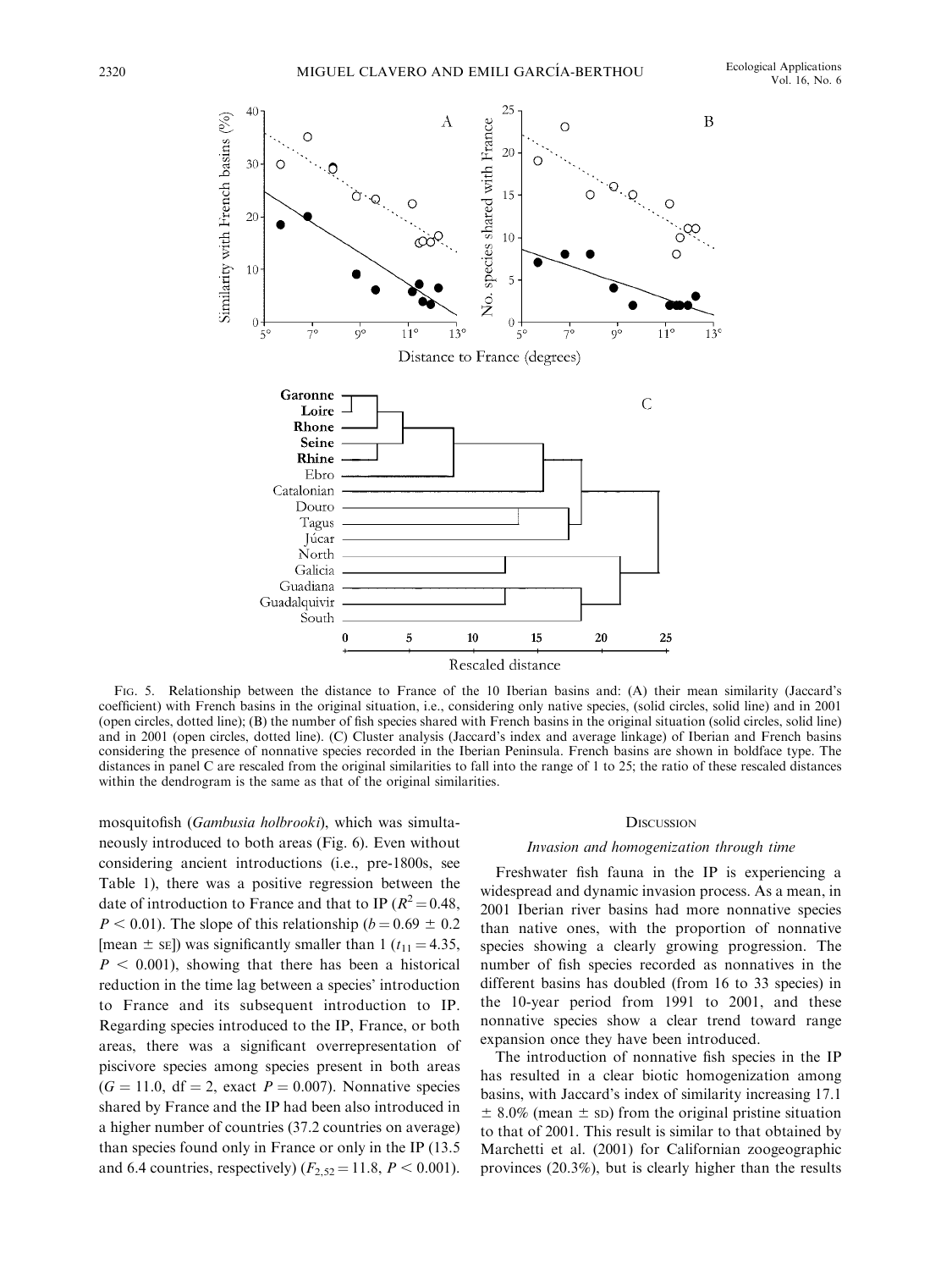| Common name        | Scientific name             | Family        | Piscivory | Number of<br>countries<br>introduced |
|--------------------|-----------------------------|---------------|-----------|--------------------------------------|
| Siberian sturgeon† | Acipenser baeri             | Acipenseridae | no        |                                      |
| <b>Sterlet</b>     | Acipenser ruthenus          | Acipenseridae | no        |                                      |
| Lake trout         | Salvelinus namaycush        | Salmonidae    | yes       |                                      |
| Bighead carp       | Aristichthys nobilis        | Cyprinidae    | no        | 52                                   |
| Grass carp†        | Ctenopharyngodon idella     | Cyprinidae    | no        | 80                                   |
| Silver carp        | Hypophthalmichthys molitrix | Cyprinidae    | no        | 65                                   |
| Topmouth gudgeon†  | Pseudorasbora parva         | Cyprinidae    | no        | 29                                   |
| Ide                | Leuciscus idus              | Cyprinidae    | yes       |                                      |
| Albanian roach     | Pachychilon pictus          | Cyprinidae    | yes       |                                      |
| Vimba              | Vimba vimba                 | Cyprinidae    | no        |                                      |
| Crucian carp       | Carassius carassius         | Cyprinidae    | no        | 16                                   |
| Prussian carp      | Carassius gibelio           | Cyprinidae    | no        |                                      |
| Fathead minnow     | Pimephales promelas         | Cyprinidae    | no        |                                      |
| Rock bass          | Ambloplites rupestris       | Centrarchidae | yes       |                                      |
| Eastern mudminnow  | Umbra pygmaea               | Umbridae      | no        |                                      |
| Ruffe              | Gymnocephalus cernuus       | Percidae      | no        |                                      |

TABLE 2. Nonnative species introduced to France and not recorded in the Iberian Peninsula by Doadrio (2001).

Species detected in Iberian waters since 2001.

reported by Rahel (2000) for the continental United States (7.2%) and Taylor (2004) for Canadian provinces (1.2%). As in California, none of the 45 pairwise comparisons among Iberian basins produced overall negative results (i.e., biotic differentiation) (see Fig. 3A). The Iberian Peninsula and California share important abiotic and biotic features that may explain their similar patterns of biotic homogenization. Both regions predominantly feature a Mediterranean climate, are strongly isolated from other regions, have distinct fish faunas within regions, and original fish faunas have a relatively low number of species but many endemic taxa (Doadrio 2001, Moyle 2002). Also in both regions the proliferation of introduced species has been linked to aquatic habitat alterations (e.g., dams) (Clavero et al. 2004, Marchetti et al. 2004a).

The detected homogenization pattern fits well the predictions of a scenario in which there are no extirpations and the same species are introduced in different regions (Olden and Poff 2003). However, the analysis of the temporal variation in biotic homogenization among Iberian basins shows that this is a temporally dynamic process. When changes in similarity are studied at finer temporal scales, the continuing addition of new introduced species in certain basins leads towards biotic differentiation, while the expansion of previously introduced species produces an increasing biotic homogenization. As the temporal extent of observations increases, this differentiation–homogenization equilibrium is broken by the spread of previously introduced nonnative species.

It has already been noted that spatial scale has important influences in the perception of biotic homogenization (Marchetti et al. 2001, Taylor 2004). In general, small spatial grain increases the probability of observing the introduction or extinction of different species, resulting in the perception of biotic differentiation, since at this finer resolution habitat and community differences become more apparent (Olden and Poff 2004). In a similar way, our data show that reducing the temporal grain increases the probability of observing biotic differentiation, by reducing the probability of observing extinction events or (as in the case of Iberian fishes example) the spread of recently introduced species. This influence of the temporal scale of observation in the perception of biotic homogenization had been previously suggested by Olden and Poff (2003), but it had not been demonstrated. The fact that the temporal extent covered by the data strongly determines the changes in



FIG. 6. Dates of introduction in the Iberian Peninsula plotted against those in France for fish species that have been introduced in both areas. The dashed line represents the regression line, while the solid line represents simultaneous introductions. To facilitate interpretation, ancient introductions were not plotted: carp (Cyprinus carpio) and goldfish (Carassius auratus) were introduced to France around 1300 and 1611, respectively, and to the Iberian Peninsula around 1650 in both cases. Species code numbers are as in Table 1. Recent introductions included in Table 2 but not in Table 1: Aba, Acipenser baeri; Ppa, Pseudorasbora parva; Cid, Ctenopharyngodon idella.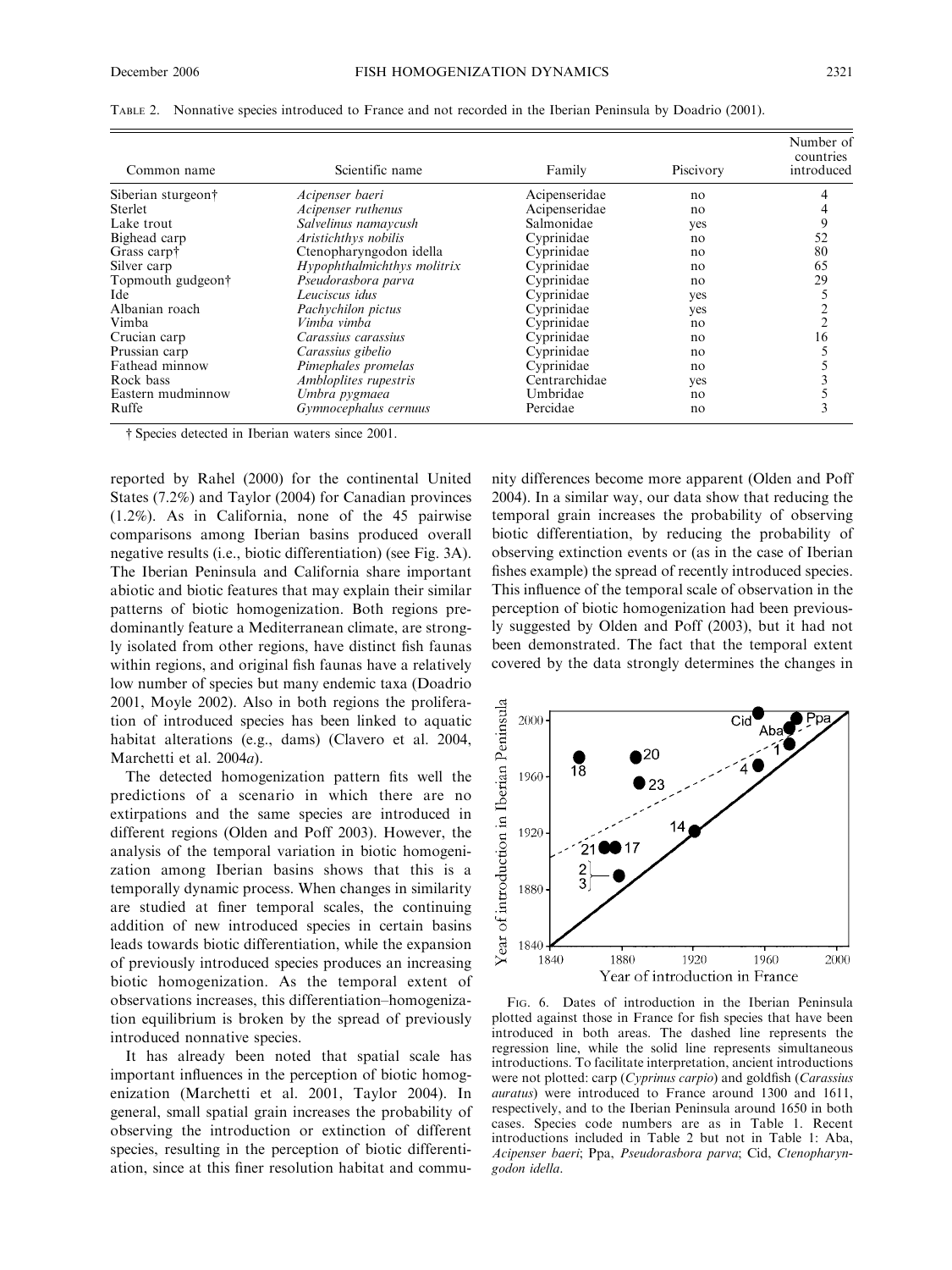the similarity of communities has important implications for homogenization studies, in particular when comparing homogenization rates across regions. As stated above, most homogenization studies compare an original, pristine situation with the current one (but see Radomski and Goeman [1995] and Rooney et al. [2004] for exceptions with lake fish and forest plants, respectively). Our results indicate caution in making direct comparisons of homogenization results obtained using different temporal resolutions.

### Introduction and expansion routes

The main source of variation of nonnative fish assemblages in the IP was a latitudinal gradient in species composition related to the proximity to France (donor region). This geographical structure shows that once an introduced species has become established in a certain basin, its expansion is not spatially haphazard but directed toward neighboring basins, resulting in a spatially clustered distribution of introduced fish species that allows the identification of routes for introduction and expansion. The analysis that included native species did not show these routes because historical biogeographical patterns dominated. On the other hand, introduced game species scored significantly toward the northern extreme of the latitudinal gradient defined by the CA, while piscivores were overrepresented among nonnative fish species present both in the IP and France. The same overrepresentation was not observed for game species. This was probably due to the fact that many small- and medium-sized cyprinids introduced in the IP, which have often been introduced as bait and forage fish (e.g., bleak, Alburnus alburnus [Elvira and Almodóvar 2001]), are native to France. The positive relationship between latitude and the amount of money spent on fishing licenses in Spain illustrates the importance of sport fishing activities and the establishment of nonnative game fish. In fact, the introduction of species for recreational freshwater fisheries is a global phenomenon that has produced great negative impacts on native fish faunas (Cambray 2003).

The original freshwater fish faunas in Iberian basins closer to France were more similar to those in French basins. After several introductions of nonnative species, Iberian and French fish faunas have experienced a clear biotic homogenization process. However, the resulting nonnative assemblages in Iberian basins are not equally similar to those present in France. Our results show that northeastern Iberian basins are more similar to French rivers than to the rest of Iberian basins in terms of specific composition of introduced fish faunas. This fact, together with the observed differences in introduction dates, demonstrates the existence of an introduction pathway from France to the IP, through northeastern Iberian basins. García-Berthou et al. (2005) had previously identified an introduction pathway from France to Spain and from Spain to Portugal using data from the FAO's Database of Invasive Aquatic Species (available online). $^{2}$  This database contains information about species introduction events (e.g., countries of origin and destination), in contrast with our data, which only dealt with introduced species' distributions and features. The analyses presented here allow a more precise definition of the France–IP corridor, and at the same time suggest which new species are to be expected as invaders coming from France.

There are several examples that fit the proposed introduction and expansion patterns. One example is the case of the zander (Sander lucioperca), which was introduced in the 1970s in the Muga river basin (Catalonia), detected in the Ebro in the 1990s, later in the Douro, Tagus, and Júcar basins (Doadrio 2001), and more recently in the South basin (Miñano et al. 2002). The European catfish (Silurus glanis) was also introduced in the Ebro in the 1970s and nowadays can be found in Catalonian and Tagus basins (Doadrio 2001, Carol et al. 2003). Both species had been previously introduced to France (Keith and Allardi 2001) and are piscivorous species highly sought by anglers.

Our results suggest that fish species that are present as nonnatives in France and not yet recorded in the IP are the most likely to be introduced (Table 2). From this group, the most probable new introductions would involve piscivorous or globally widespread introduced species. Since the main introduction route in the IP is through northeastern basins, it can also be predicted that new introduced species will appear first in these basins. In agreement with these predictions, at least four fish species have been introduced to the IP after 2000 (last sampling year of Doadrio 2001): the topmouth gudgeon (Pseudorasbora parva) (Caiola and de Sostoa 2002), the grass carp (Ctenopharyngodon idella) (J. M. Queral, personal communication), the Siberian sturgeon (Acipenser baeri) (Elvira and Almodóvar 2001), and the bream (Abramis brama) (Benejam et al. 2005). These four species are present in France and have been introduced to northeastern Spain (Ebro or Catalonian basins). The first three species are also not native to France (Table 2), and the first two are widely introduced species worldwide. If these species are successful in establishing thriving populations, which is plausible due to their strong invasive character (Welcomme 1992), it can be predicted that they will expand their ranges to neighboring basins in the future.

This study exemplifies the idea that potential fish invaders can be predicted by identifying introduction routes, and that these can be efficiently detected by a simultaneous characterization of nonnative species and their distribution patterns. Results also show that the expansion of newly introduced species follows spatially predictable pathways. This information should help to establish useful policy tools in order to impede new introductions and limit the expansion of already

 $2 \langle \text{http://www.fao.org/fi/dias.htm} \rangle$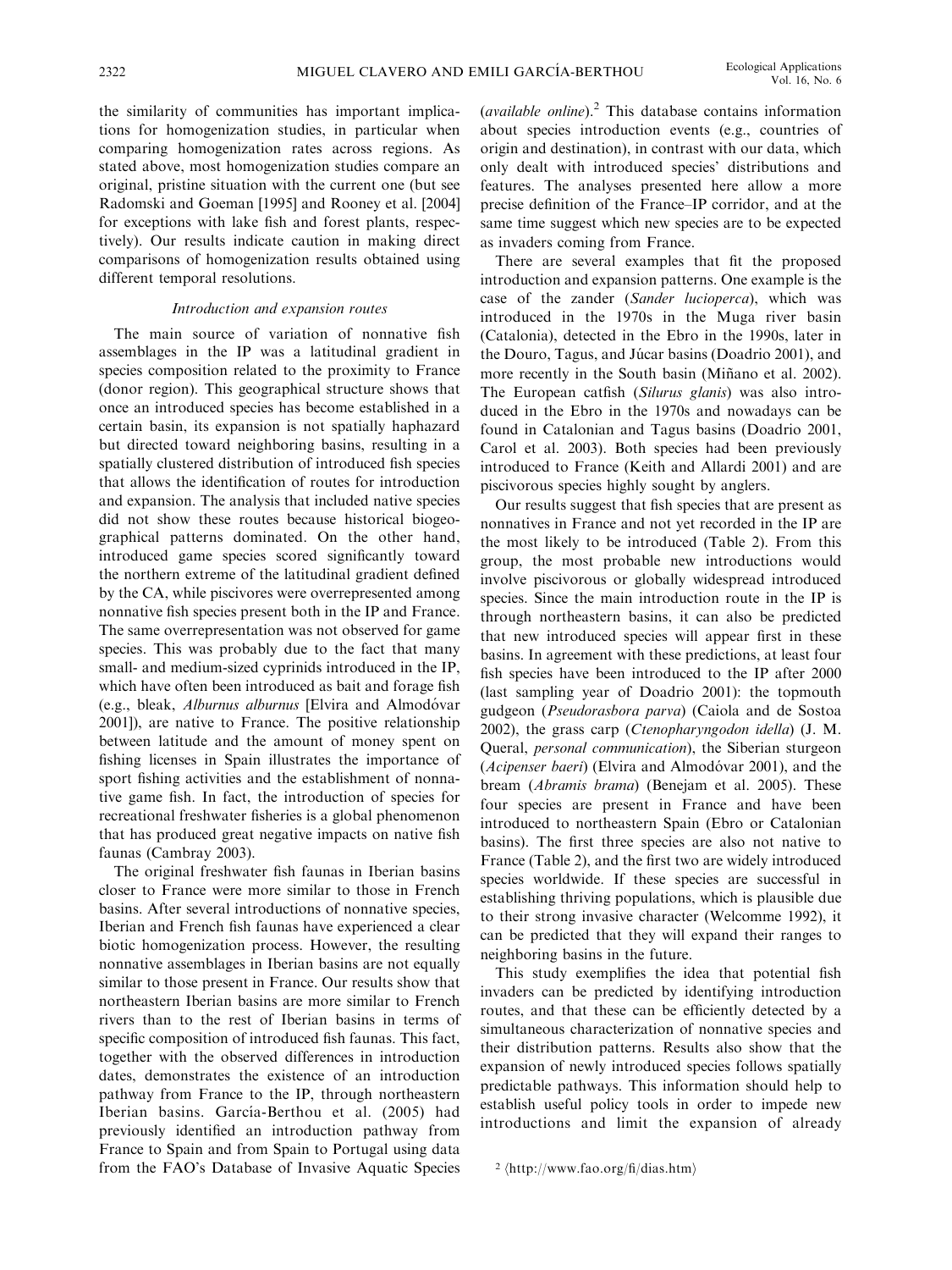introduced species. Finally, our analytical approach might also be used in different geographic areas or with other taxonomic groups to predict invaders and introduction routes.

#### **ACKNOWLEDGMENTS**

We thank K. D. Fausch and anonymous reviewers for helpful comments that improved earlier versions of the manuscript. This study was financially supported by the Spanish Ministry of Science and Technology (REN2003- 00477) and the Ministry of Universities, Research and Information Society (DURSI), Government of Catalonia (Catalan Government Distinction Award for university research 2004 to E. García-Berthou).

#### LITERATURE CITED

- Alcaraz, C., A. Vila-Gispert, and E. García-Berthou. 2005. Profiling invasive fish species: the importance of phylogeny and human use. Diversity and Distributions 11:289–298.
- Ambrosio, L. 2001. Metodología empleada para la realización del atlas de los peces continentales españoles. Pages 93–98 in I. Doadrio, editor. Atlas y libro rojo de los peces continentales de España. Ministerio de Medio Ambiente, Madrid, Spain.
- Benejam, L., J. Carol, C. Alcaraz, and E. García-Berthou. 2005. First record of the common bream (Abramis brama) introduced to the Iberian Peninsula. Limnetica 24:273–274.
- Bruslé, J., and J. P. Quignard. 2001. Biologie des poissons d'eau douce européens. Editions Technique et Documentation, Paris, France.
- Caiola, N., and A. de Sostoa. 2002. First record of the Asiatic cyprinid Pseudorasbora parva in the Iberian Peninsula. Journal of Fish Biology 61:1058–1060.
- Cambray, J. A. 2003. Impact on indigenous species biodiversity caused by the globalisation of alien recreational freshwater fisheries. Hydrobiologia 500:217–230.
- Carol, J., L. Benejam, Q. Pou-Rovira, L. Zamora, and E. García-Berthou. 2003. First record of white bream (Abramis bjoerkna) in Catalonia (Spain) and new introductions of exotic fish (Alburnus alburnus, Sander lucioperca and Silurus glanis) into Catalan river basins. [In Catalan.] Butlletí de la Institució Catalana d'Història Natural 71:135–136.
- Clavero, M., F. Blanco-Garrido, and J. Prenda. 2004. Fish fauna in Iberian Mediterranean river basins: biodiversity, introduced species and damming impacts. Aquatic Conservation: Marine and Freshwater Ecosystems 15:415–426.
- Clavero, M., and E. García-Berthou. 2005. Invasive species are a leading cause of animal extinctions. Trends in Ecology and Evolution 20:110.
- Copp, G. H., et al. 2005. To be, or not to be, a nonnative freshwater fish? Journal of Applied Ichthyology 21:242–262.
- Doadrio, I., editor. 2001. Atlas y libro rojo de los peces continentales de España. Ministerio de Medio Ambiente, Madrid, Spain.
- Doadrio, I., B. Elvira, and Y. Bernat. 1991. Peces continentales españoles. Inventario y clasificación de zonas fluviales. ICONA, Ministerio de Agricultura, Pesca y Alimentación, Madrid, Spain.
- Ehrlich, P. R., and A. H. Ehrlich. 1992. The value of biodiversity. Ambio 21:219–226.
- Elton, C. S. 1958. The ecology of invasions by animals and plants. Methuen, London, UK.
- Elvira, B. 1995. Native and exotic freshwater fishes in Spanish river basins. Freshwater Biology 33:103–108.
- Elvira, B., and A. Almodóvar. 2001. Freshwater fish introductions in Spain: facts and figures at the beginning of the 21st century. Journal of Fish Biology 59:323–331.
- Froese, R., and D. Pauly, editors. 2006. FishBase.  $\langle$ www.fishbase.org $\rangle$
- García-Berthou, E. 2001. On the misuse of residuals in ecology: testing regression residuals vs. the analysis of covariance. Journal of Animal Ecology 70:708–711.
- García-Berthou, E., C. Alcaraz, Q. Pou-Rovira, L. Zamora, G. Coenders, and C. Feo. 2005. Introduction pathways and establishment rates of invasive aquatic species in Europe. Canadian Journal of Fisheries and Aquatic Sciences 65:453– 463.
- García-Berthou, E., and R. Moreno-Amich. 2000. Introduction of exotic fish into a Mediterranean lake over a 90-year period. Archiv für Hydrobiologie 149:271-284.
- Jongman, R. H. G., C. J. F. ter Braak, and O. F. R. Van Tongeren. 1995. Data analysis in community and landscape ecology. Second edition. Cambridge University Press, Cambridge, UK
- Keith, P., and J. Allardi, editors. 2001. Atlas des poissons d'eau douce de France. Patrimoines naturels, 47. Muséum National d'Histoire Naturelle, Paris, France.
- Kolar, C. S., and D. M. Lodge. 2001. Progress in invasion biology: predicting invaders. Trends in Ecology and Evolution 16:199–204.
- Lockwood, J. L., and M. L. McKinney, editors. 2001. Biotic homogenization. Kluwer Academic, New York, New York, USA.
- Mack, R. N., D. Simberloff, W. M. Lonsdale, H. Evans, M. Clout, and F. A. Bazzaz. 2000. Biotic invasions: causes, epidemiology, global consequences, and control. Ecological Applications 10:689–710.
- MAPA. 2003. Anuario de estadística agroalimentaria. Ministerio de Agricultura, Pesca y Alimentación, Madrid, Spain.
- Marchetti, M. P., T. Light, J. Feliciano, T. Armstrong, Z. Hogan, J. Viers, and P. B. Moyle. 2001. Homogenization of California's fish fauna through abiotic change. Pages 259– 278 in J. L. Lockwood and M. L. McKinney, editors. Biotic homogenization. Kluwer Academic/Plenum, New York, New York, USA.
- Marchetti, M. P., T. Light, P. B. Moyle, and J. H. Viers. 2004a. Fish invasions in California watersheds: testing hypotheses using landscape patterns. Ecological Applications 14:1507– 1525.
- Marchetti, M. P., J. L. Lockwood, and T. Light. 2006. Effects of urbanization on California's fish diversity: differentiation, homogenization and the influence of spatial scale. Biological Conservation 127:310–318.
- Marchetti, M. P., P. B. Moyle, and R. Levine. 2004b. Invasive species profiling? Exploring the characteristics of nonnative fishes across invasion stages in California. Freshwater Biology 49:646–661.
- McKinney, M. L., and J. L. Lockwood. 1999. Biotic homogenization: a few winners replacing many losers in the next mass extinction. Trends in Ecology and Evolution 14: 450–453.
- Miñano, P. A., F. J. Oliva-Paterna, and M. Torralva. 2002. First record of Sander lucioperca (L.) (Actinopterygii, Percidae) in the Segura River basin, SE Spain. [In Spanish.] Anales de Biología 24:77–79.
- Moyle, P. B. 2002. Inland fishes of California. Revised and expanded. University of California Press, Berkeley, California, USA.
- Olden, J. D., and N. L. Poff. 2003. Toward a mechanistic understanding and prediction of biotic homogenization. American Naturalist 162:442–460.
- Olden, J. D., and N. L. Poff. 2004. Ecological processes driving biotic homogenization: testing a mechanistic model using fish faunas. Ecology 85:1867–1875.
- Olden, J. D., and T. P. Rooney. 2006. On defining and quantifying biotic homogenization. Global Ecology and Biogeography 15:113–120.
- Radomski, P. J., and T. J. Goeman. 1995. The homogenizing of Minnesota lake fish assemblages. Fisheries 20:20–23.